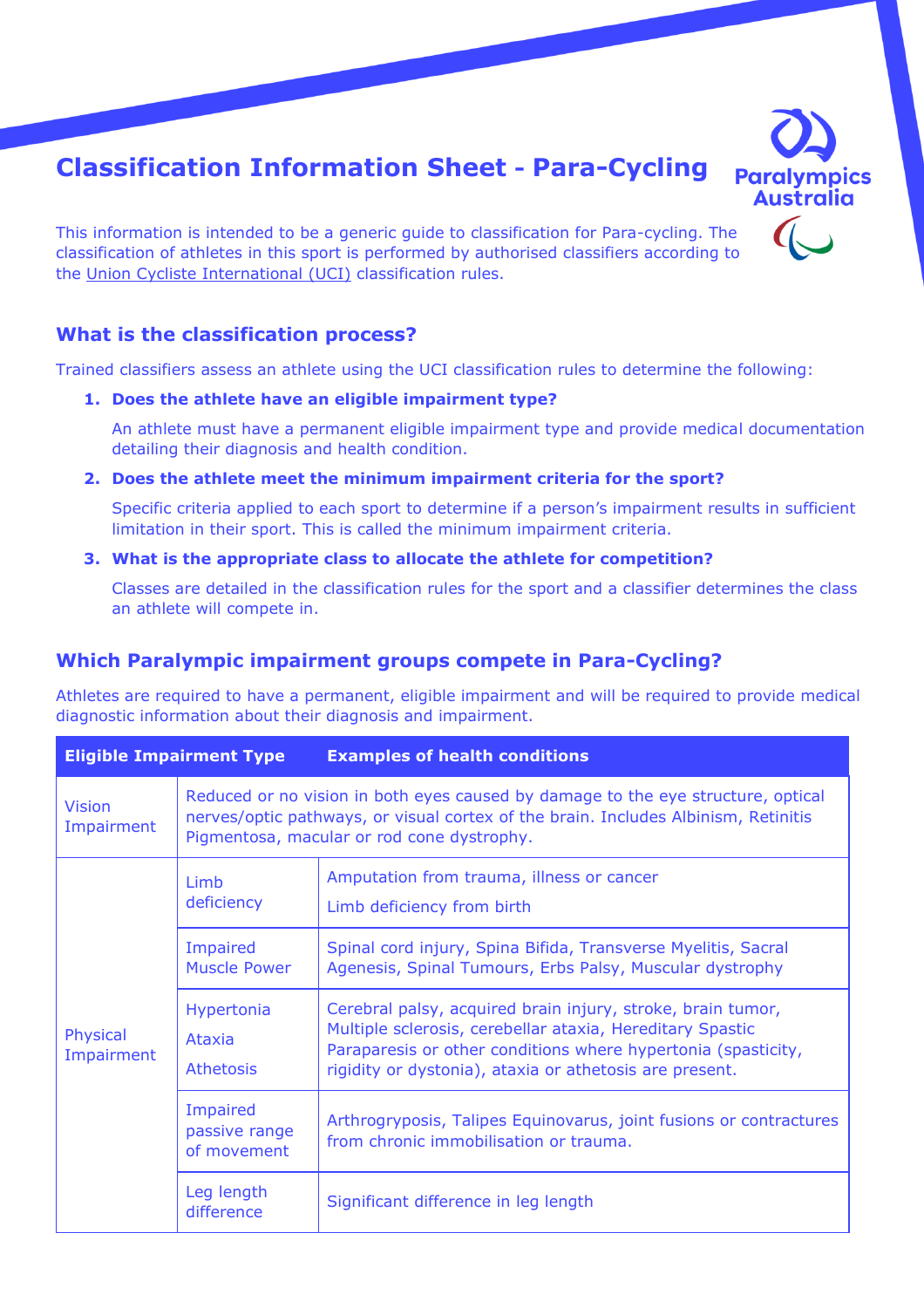# **What is the Minimum Impairment Criteria?**

Specific criteria applied to each sport to determine if a person's impairment results in sufficient limitation in their sport. This is called the minimum impairment criteria.

| <b>Impairment</b>           |                                          | <b>Minimum Impairment- GUIDE ONLY</b>                                                                                                                                                                                    |
|-----------------------------|------------------------------------------|--------------------------------------------------------------------------------------------------------------------------------------------------------------------------------------------------------------------------|
| <b>Vision</b><br>Impairment |                                          | Visual acuity in both eyes with best corrected vision of less than or equal to<br>6/60 (log MAR 1.0); and/or<br>Visual field of less than 20 degrees.<br>Classification assessed in best eye with best corrected vision. |
|                             | Limb<br>deficiency                       | Leg: Amputation of more than half the foot.<br>Arm: Complete amputation of all fingers and thumb.                                                                                                                        |
|                             | Impaired<br><b>Muscle Power</b>          | Loss of muscle power in at least one hand, wrist, elbow,<br>shoulder, hip, knee or ankle.                                                                                                                                |
| Physical<br>Impairment      | Hypertonia<br>Ataxia<br><b>Athetosis</b> | Hypertonia, ataxia or athetosis in at least one limb.                                                                                                                                                                    |
|                             | Impaired<br>passive range<br>of movement | Movement restriction in at least one elbow, shoulder, hip, knee<br>or ankle joint.                                                                                                                                       |
|                             | Leg length<br>difference                 | Leg length difference of at least 7cm.                                                                                                                                                                                   |

Minimum impairment criteria is further detailed in the [UCI Para Cycling Classification rules.](http://www.uci.ch/mm/Document/News/NewsGeneral/16/59/20/UCIClassificationGuide_English.pdf)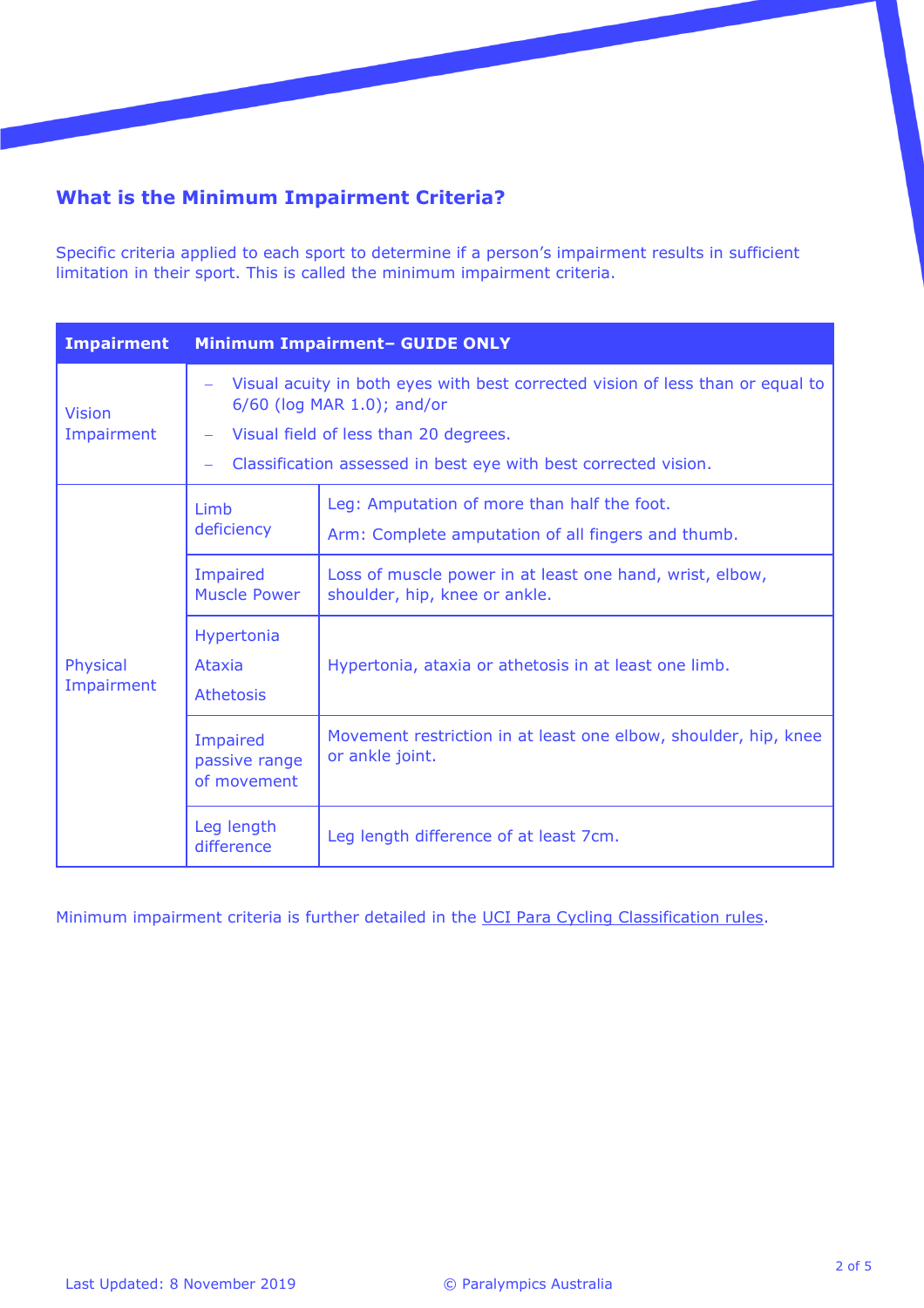# **What are the Paralympic classes for this sport?**

The list below is intended as a guide only. Only authorised classifiers are able to provide a formal classification in a particular sport.

|                | <b>Class</b> Examples (Guide Only)                                                                                                                                                        |
|----------------|-------------------------------------------------------------------------------------------------------------------------------------------------------------------------------------------|
|                | <b>Athletes with a Vision Impairment - Tandem</b>                                                                                                                                         |
| $\overline{B}$ | From no light perception in either eye up to a visual acuity of 6/60 and/or visual field of<br>less than 20 degrees. Classification is assessed in the best eye with the best correction. |

| Athletes with a physical Impairment - Handcycle classes |                                                                                                                                                                                                                                                                                                                                                                                                                                                                                                                                                        |  |
|---------------------------------------------------------|--------------------------------------------------------------------------------------------------------------------------------------------------------------------------------------------------------------------------------------------------------------------------------------------------------------------------------------------------------------------------------------------------------------------------------------------------------------------------------------------------------------------------------------------------------|--|
| H1                                                      | Athletes present with one or more of the following:<br>Tetraplegia C6 or above and severe athetosis/ataxia/dystonia; or equivalent<br>impairment.<br>Complete loss of trunk stability and lower limb function.<br>Limited elbow extension, handgrip and asymmetric or symmetric quadriplegia with<br>at least grade 3 spasticity in upper and lower limbs.<br>Competes in a recumbent (lying down) position.                                                                                                                                           |  |
| H <sub>2</sub>                                          | Athletes must present with one or more of the following:<br>Tetraplegia C7/C8 and severe athetosis/ataxia/dystonia; or equivalent impairment.<br>Complete loss of trunk stability and lower limb function.<br>Able to generate force with one or both arms to propel the handcycle.<br>Asymmetric or symmetric quadriplegia with at least grade 2 spasticity in upper and<br>lower limbs.<br>Competes in a recumbent (lying down) position.                                                                                                            |  |
| <b>H3</b>                                               | Athletes must present with one or more of the following:<br>Paraplegic with impairments corresponding to a complete lesion from Th1 to Th3;<br>or equivalent impairment.<br>Very limited trunk stability.<br>Moderate quadriplegia with/without athetosis/ataxia<br>Severe hemiplegia (non-ambulant)<br>Severe diplegia (non-ambulant) and athetosis/ataxia<br>Neurological impairments with at least grade 1 spasticity in upper limb.<br>$\frac{1}{2}$<br>Competes in recumbent (lying down) position.<br>$\frac{1}{2}$                              |  |
| H4                                                      | Athletes must present with one or more of the following:<br>Paraplegic with impairments corresponding to a complete lesion from Th11 or<br>below; or equivalent impairment<br>None or limited lower limb function or equivalent impairment which prevents safe<br>use of a conventions bicycle, tricycle or kneeling position in a handcycle.<br>Normal or almost normal trunk stability.<br>Diplegia and athetosis/ataxia/dystonia with minimal upper limb involvement.<br>Hemiplegic with spasticity a minimum of grade 3, lower limb more involved. |  |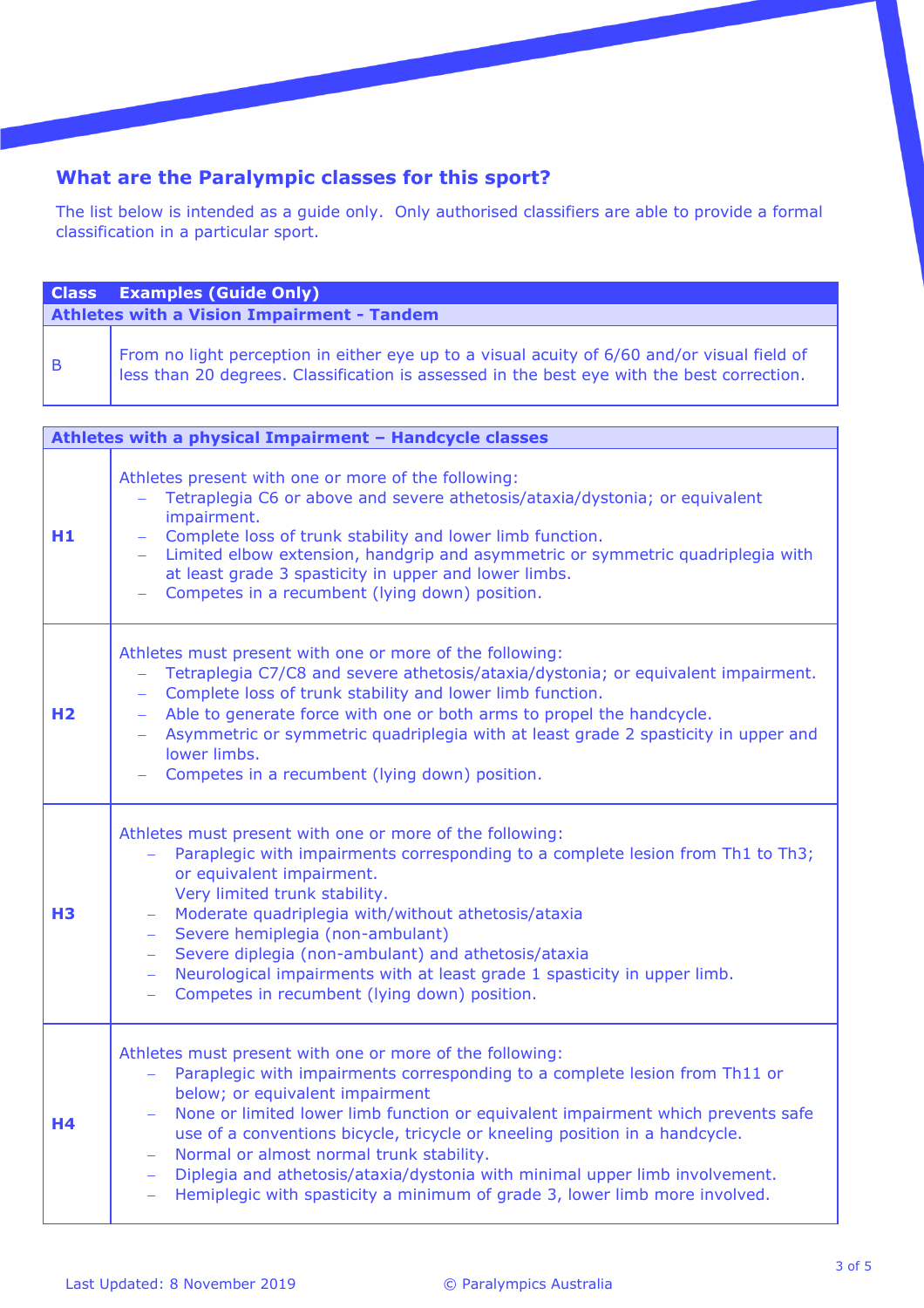| <b>H5</b> | Athletes must present with one or more of the following:<br>Paraplegic with impairments corresponding to a complete lesion from Th11 or<br>$\frac{1}{2}$ and $\frac{1}{2}$<br>below.<br>- Double below or double through knee amputation.<br>Single leg amputation, minimal impairment below knee amputation.<br>$\overline{\phantom{m}}$<br>Incomplete loss of lower limb function, with other impairments, which prevent the<br>$\sim$ .<br>safe use of a conventional bicycle or tricycle.<br>- Hemiplegic with spasticity grade 2, lower limb more involved.<br>Diplegic, lower spasticity grade 2 in both legs.<br>$\overline{\phantom{m}}$<br>- Mild to moderate athetosis or ataxia.<br>Can compete in a kneeling position (legs tucked under).<br>$\overline{\phantom{m}}$ |
|-----------|------------------------------------------------------------------------------------------------------------------------------------------------------------------------------------------------------------------------------------------------------------------------------------------------------------------------------------------------------------------------------------------------------------------------------------------------------------------------------------------------------------------------------------------------------------------------------------------------------------------------------------------------------------------------------------------------------------------------------------------------------------------------------------|
|-----------|------------------------------------------------------------------------------------------------------------------------------------------------------------------------------------------------------------------------------------------------------------------------------------------------------------------------------------------------------------------------------------------------------------------------------------------------------------------------------------------------------------------------------------------------------------------------------------------------------------------------------------------------------------------------------------------------------------------------------------------------------------------------------------|

|    | Athletes with a Physical Impairment - Tricycle Classes                                                                                                                                                                                                                                                                                                                                                                                                                                                                           |  |
|----|----------------------------------------------------------------------------------------------------------------------------------------------------------------------------------------------------------------------------------------------------------------------------------------------------------------------------------------------------------------------------------------------------------------------------------------------------------------------------------------------------------------------------------|--|
| Т1 | Athletes must present with one or more of the following:<br>Hemiplegia/double/quadriplegic/hemiplegic, spasticity grade 3 in lower and upper<br>limb; or equivalent multiple impairments.<br>Triplegia lower spasticity grade 3 in both legs.<br>Severe athetosis, ataxia or dystonia.<br>Severe locomotor dysfunction.<br>Polio, peripheral neurological lesions incomplete Spinal Cord Lesion, not able to<br>ride a bicycle.<br>Pedaling/cadence is restricted.<br>Insufficient balance for cycling and tricycle is required. |  |
| Τ2 | Athletes must present with one or more of the following:<br>Hemiplegia/double/quadriplegic, spasticity grade 2, lower limb more involved; or<br>equivalent multiple impairments.<br>Diplegic, lower spasticity grade 3 in both legs.<br>Moderate to severe athetosis/ataxia/dystonia.<br>Decreased muscle strength.                                                                                                                                                                                                              |  |

| Athletes with a Physical Impairment - Bicycle Classes |                                                                                                                                                                                                                                                                                                                                                                                                                                                                                                                                                                                                                                                                                                                                                     |
|-------------------------------------------------------|-----------------------------------------------------------------------------------------------------------------------------------------------------------------------------------------------------------------------------------------------------------------------------------------------------------------------------------------------------------------------------------------------------------------------------------------------------------------------------------------------------------------------------------------------------------------------------------------------------------------------------------------------------------------------------------------------------------------------------------------------------|
| C1                                                    | Athletes must present with one or more of the following:<br>Neurological:<br>$\equiv$<br>Hemiplegia, spasticity grade 3 in lower and upper limb.<br>$\circ$<br>Diplegia, lower spasticity grade 3 in both legs.<br>$\circ$<br>Ataxia and Dyskinesia (Dystonia and Athetosis).<br>$\circ$<br>Locomotor dysfunction.<br>$\circ$<br>Poor functional strength in trunk and/or in all extremities.<br>$\circ$<br>Amputation:<br>Single amputation of leg, above knee, and arm above or below elbow, on<br>$\circ$<br>same side or diagonal, with or without use of a prosthesis.<br>Double through knee amputation with the use of protheses.<br>$\circ$<br>Double amputation below elbow and single amputation above knee, no<br>$\circ$<br>prosthesis. |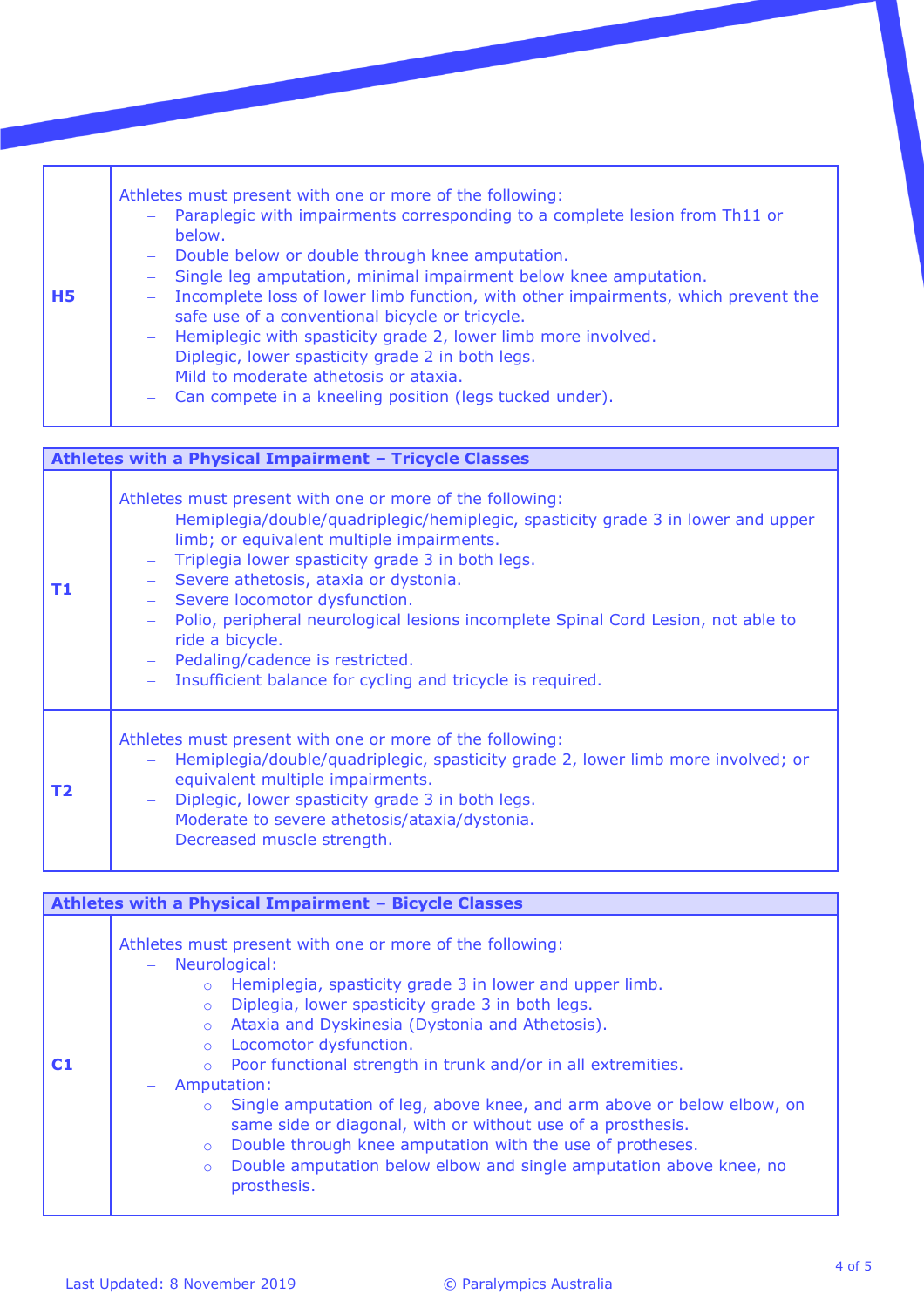| C <sub>2</sub> | Athletes must present with one or more of the following:<br>Neurological:<br>o Hemiplegic, spasticity grade 2, lower limb more involved;<br>Diplegic, lower spasticity grade 2 in both legs;<br>$\circ$<br>Moderate to severe athetosis or ataxia.<br>$\circ$<br>Decrease in muscle strength: Polio, peripheral neurological lesions,<br>$\circ$<br>incomplete Spinal Cord Lesion, HMSN, MS.<br>Amputation:<br>Single above elbow amputation with or without use of prothesis, plus single<br>$\circ$<br>through knee amputation with the use of prostheses;<br>Double below elbow amputation, plus single through knee amputation with<br>$\circ$<br>the use of a lower prosthesis;<br>Double below knee amputation with the use of protheses, plus single above<br>$\circ$<br>elbow amputation without the use of upper limb prosthesis;<br>Single above knee amputation, no prosthesis, may have a stump support.<br>$\circ$<br><b>Comparable Impairments:</b><br>Multiple impairments (e.g. amputation with neurological impairments), but<br>$\circ$<br>fluent movement and control of the bike;<br>Limited range of movement of the hip or knee, or muscle weakness such<br>$\circ$<br>that a functional full revolution of the crank is not possible. |
|----------------|--------------------------------------------------------------------------------------------------------------------------------------------------------------------------------------------------------------------------------------------------------------------------------------------------------------------------------------------------------------------------------------------------------------------------------------------------------------------------------------------------------------------------------------------------------------------------------------------------------------------------------------------------------------------------------------------------------------------------------------------------------------------------------------------------------------------------------------------------------------------------------------------------------------------------------------------------------------------------------------------------------------------------------------------------------------------------------------------------------------------------------------------------------------------------------------------------------------------------------------------------------------|
| C <sub>3</sub> | Athletes must present with one or more of the following:<br>Neurological:<br>Hemiplegic, spasticity grade 2, lower limb more involved, grade 1 in upper<br>$\circ$<br>limb;<br>o Diplegic, lower spasticity grade 2 in both legs;<br>Moderate athetosis or ataxia/dystonia.<br>$\circ$<br>Amputation:<br>Single above elbow amputation without use of prothesis, plus single below<br>$\circ$<br>knee amputation with the use of prosthesis;<br>Single through knee amputation with the use of a prosthesis, plus single<br>$\circ$<br>below elbow amputation;<br>Single through knee amputation with the use of prosthesis;<br>$\circ$<br>Double below knee amputation with the use of prostheses.<br>$\circ$<br>Comparable multiple impairments.<br>Limited range of movement of the hip or knee such that a normal function<br>$\circ$<br>full revolution of the crank is not possible.                                                                                                                                                                                                                                                                                                                                                                   |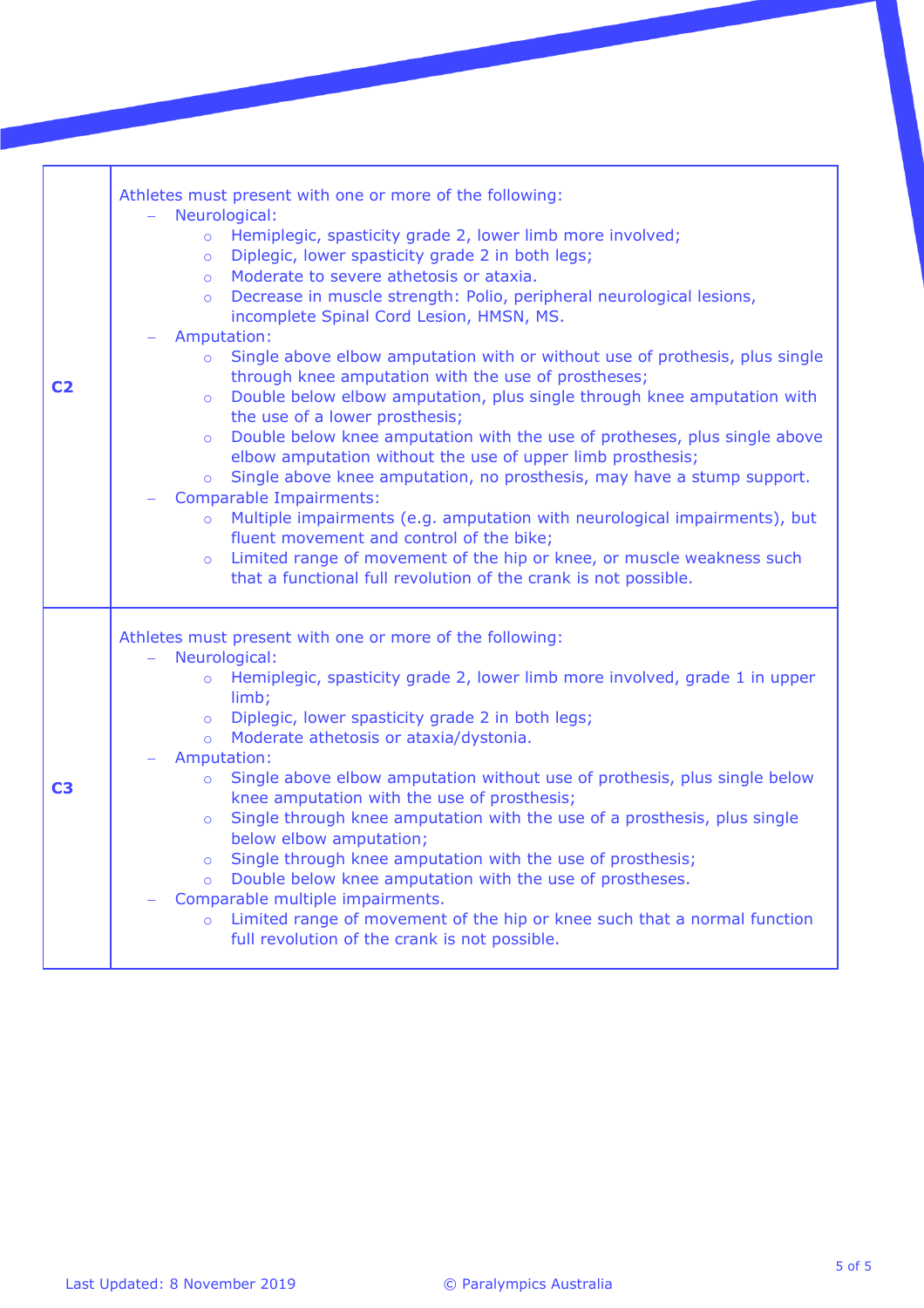| C <sub>4</sub> | Athletes must present with one or more of the following:<br>Neurological:<br>Ξ.<br>o Hemiplegic, spasticity grade 1, lower limb more involved;<br>Diplegic, lower spasticity grade 1 in both legs;<br>$\circ$<br>Mild to moderate athetosis or ataxia/dystonia.<br>$\Omega$<br>Amputation:<br>Single below knee amputation with the use of prosthesis, plus single below<br>$\circ$<br>elbow amputation with or without the use of prosthesis;<br>Single below knee amputation with the use of prosthesis;<br>$\circ$<br>Double below elbow amputation with or without the use of prosthesis that<br>$\overline{O}$<br>allows as much functional contact as possible to the handlebar.<br>Comparable multiple impairments.<br>o Limited range of movement of the hip or knee such that a normal function<br>full revolution of the crank is not possible.                                                                                                                                                                                                                                                                                                                                                 |
|----------------|-----------------------------------------------------------------------------------------------------------------------------------------------------------------------------------------------------------------------------------------------------------------------------------------------------------------------------------------------------------------------------------------------------------------------------------------------------------------------------------------------------------------------------------------------------------------------------------------------------------------------------------------------------------------------------------------------------------------------------------------------------------------------------------------------------------------------------------------------------------------------------------------------------------------------------------------------------------------------------------------------------------------------------------------------------------------------------------------------------------------------------------------------------------------------------------------------------------|
| C <sub>5</sub> | Athletes must present with one or more of the following:<br>Neurological:<br>Monoplegia spasticity grade 1 or more in the affected arm.<br>$\circ$<br>o Plus, clear neurological signs to include: Positive uni or bilateral Hoffman;<br>Noticeably brisk reflexes or clear differences in reflexes, left versus right.<br>Amputation:<br>Single above elbow amputation with or without prosthesis, no functional<br>$\circ$<br>qrip;<br>Single below elbow amputation with the use of a prosthesis.<br>$\circ$<br>Minimum Impairment:<br>Amputation of all fingers and thumb (through MCP) or amputation of more<br>$\circ$<br>than half foot (forefoot).<br>In the case of a single above elbow amputation, below elbow amputation or<br>$\circ$<br>a single upper limb dysmelia, the minimal impairment is met if all fingers<br>and the thumb of one hand are missing through the MCP joint or other<br>impairments that are equivalents, without a functional grip.<br>As a proof of the loss of functional grip, the affected athlete will not be able<br>$\circ$<br>to operate handle-bar mounted gear and brake levers with the affected or<br>impaired limb.<br>Comparable multiple impairments. |